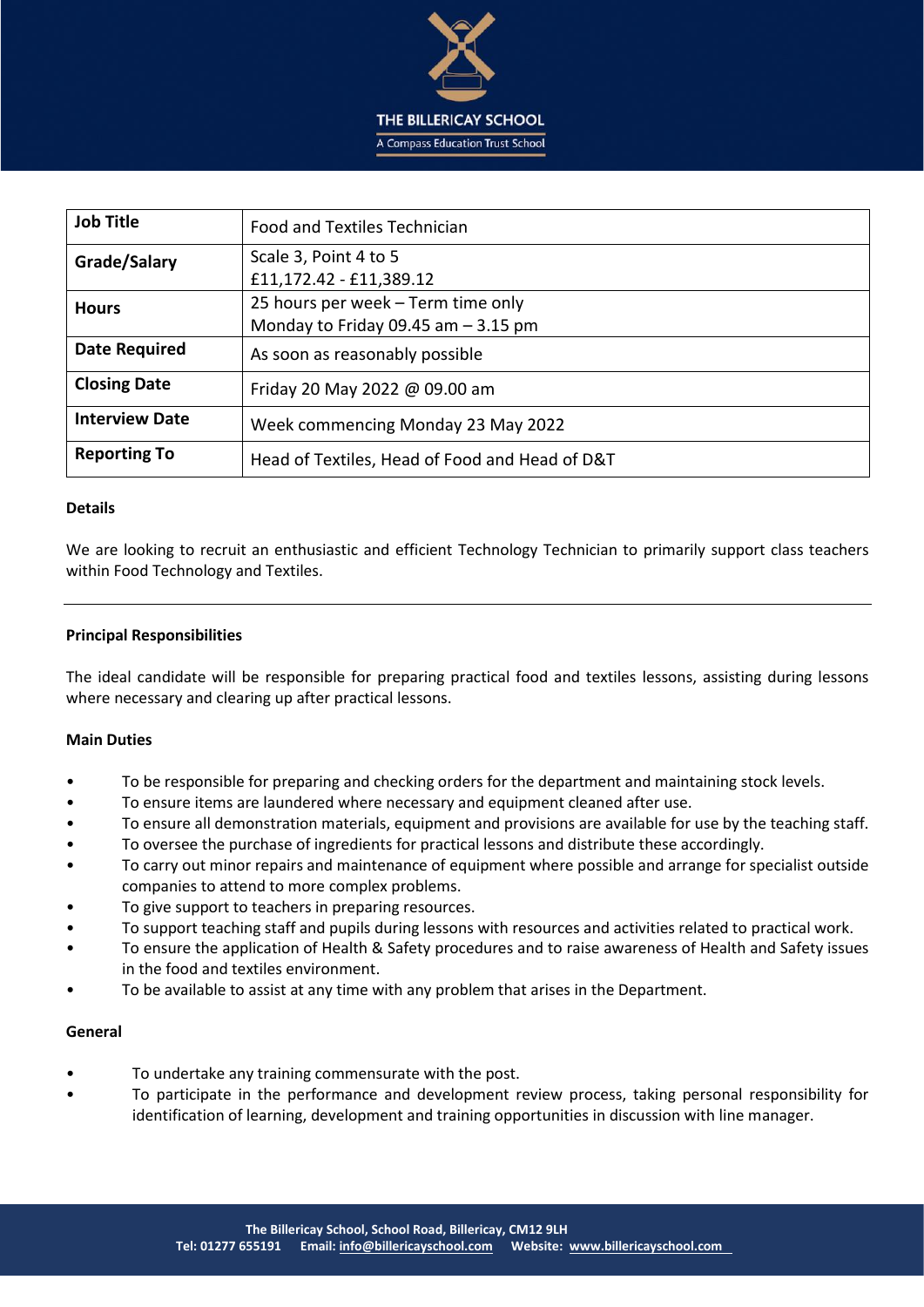

- To comply with individual responsibilities, in accordance with the role, for health & safety in the workplace
- Ensure that all duties and services provided are in accordance with the School's Equal Opportunities Policy

The duties above are neither exclusive nor exhaustive and the postholder may be required by the Headteacher to carry out appropriate duties within the context of the job, skills and grade.

# **About the School**

The Billericay School is a heavily oversubscribed comprehensive in Essex with a specialism in Mathematics and Computing. The school has polite and engaged students who want to learn and benefits from good parental support.

With direct links to the 'Outstanding' Billericay Educational Consortium, The Billericay School is renowned for the high standards of CPD it delivers as well as the collaborative and supportive ethos it promotes amongst staff.

Our Governing body is committed to safeguarding and promoting the welfare of all children and young people and expects all staff and volunteers to share in this commitment. The post is subject to satisfactory medical checks, enhanced DBS clearance and references.

# **How to apply**

When applying for this position, please use The Billericay School application form, which can be found on our school website under Vacancies:<https://www.billericayschool.com/vacancies/>

Please do not hesitate to contact us if you have any questions.